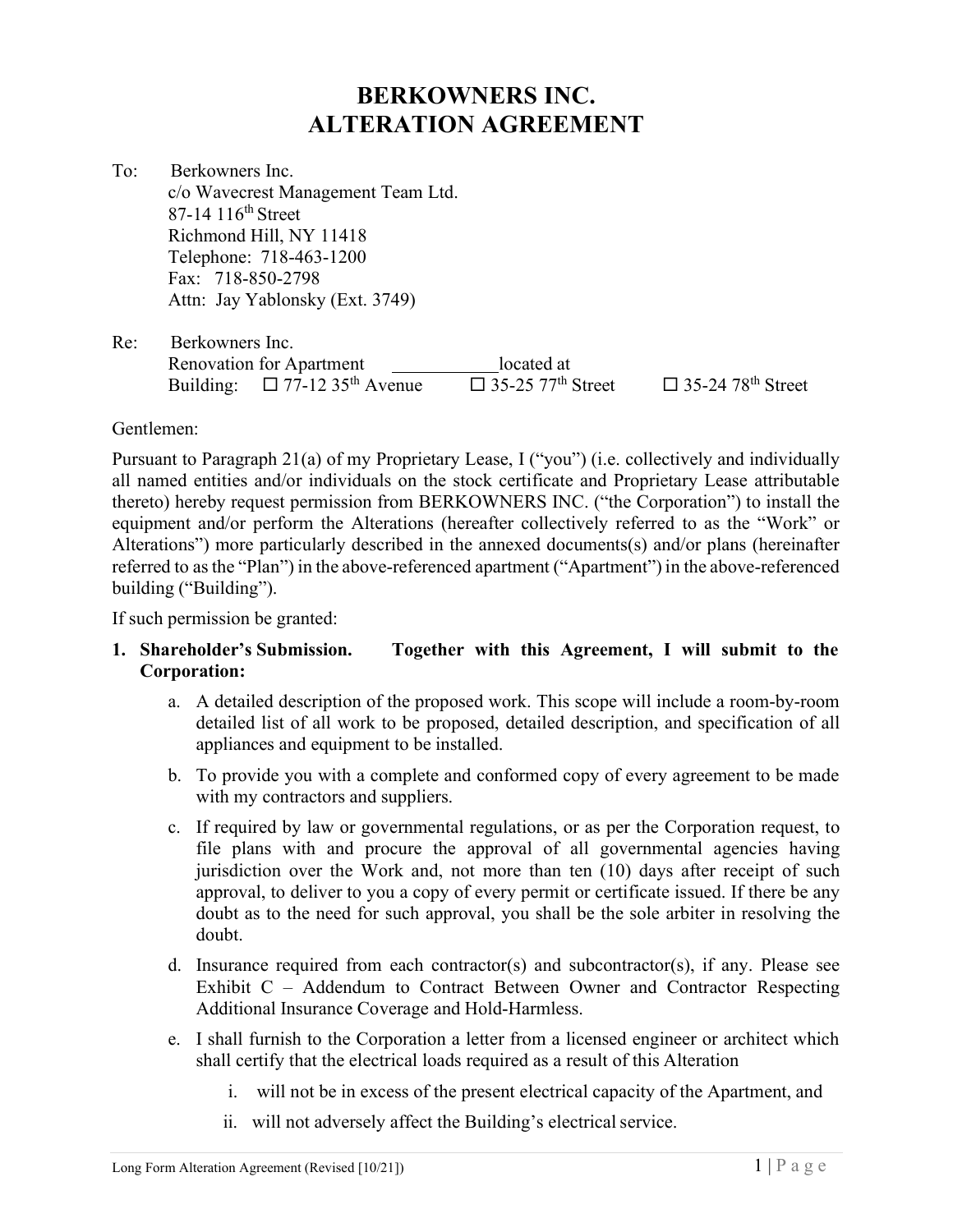- f. I shall submit to the Corporation my contractor's written agreement waiving the right to file any mechanic's liens or other liens, attachments or encumbrances against the Corporation's property that may arise out of or in connection with the Alteration (see Exhibit A). Proof that the contractor has obtained similar waivers from all subcontractors shall be filed by me or my agents with the Managing Agent before such subcontractors commence the Work. If I am unable to obtain and deliver said waiver of liens, then I may, in lieu of such waivers, provide the Corporation with a Labor and Material Payment Bond from a surety company acceptable to the Corporation at no cost to the Corporation.
- 2. If you seek legal, engineering or architectural advice prior to granting permission for the Work during construction for periodic visits or after construction to certify compliance with the Plans, I agree to reimburse the Corporation, on demand, for any reasonable fees incurred, and if permission be granted, then, in any event, prior to commencement of the Work.
- 3. It is understood that:
	- a. No Work will commence and no materials will be delivered to the Apartment unless and until I receive the Corporation's express written consent thereto.
	- b. The Corporation has the right to decline to give its consent to the proposed Alteration and to give its conditional consents as its Board of Directors deems practical or prudent. In the event such conditional consent is issued, I agree that I shall either
		- i. accept such conditions or
		- ii. treat such conditional acceptance as a declination, in regard to the proposed Alteration.
	- c. After approval by the Corporation or the Corporation's Architect / Engineer, neither the scope of work nor any specifications shall be modified without written approval by the Corporation.
	- d. I agree that recessed lighting fixtures shall not be installed without written approval by the Corporation.
	- e. I acknowledge that copper tubing is required for all alterations to the plumbing system, including the installation of refrigerators with automatic an ice-making system. The copper tubing for the ice-making system has to be installed in the ceiling within the Apartment and cannot be installed in the floor.
	- f. I assume all risks of damage to the Building and its mechanical systems, and to persons and/or property in the Building which may result from or be attributable to the Work being performed hereunder and all responsibility for the maintenance and repair of any Alterations and installations after completion. My responsibility covers all work, whether or not structural, weather tightness of windows, exterior walls or roofs, waterproofing of every part of the Building directly or indirectly affected by the Work, and the maintenance of all heating, plumbing, air conditioning and other equipment installed or altered pursuant hereto. If the operation of the Building, or any of its equipment, is adversely affected by the Work, I shall when so advised, promptly remove the cause of the problem. I assume all responsibility for any changes to the heating system in my Apartment, and understand that neither the Corporation nor the Managing Agent will be responsible for the failure of its performance.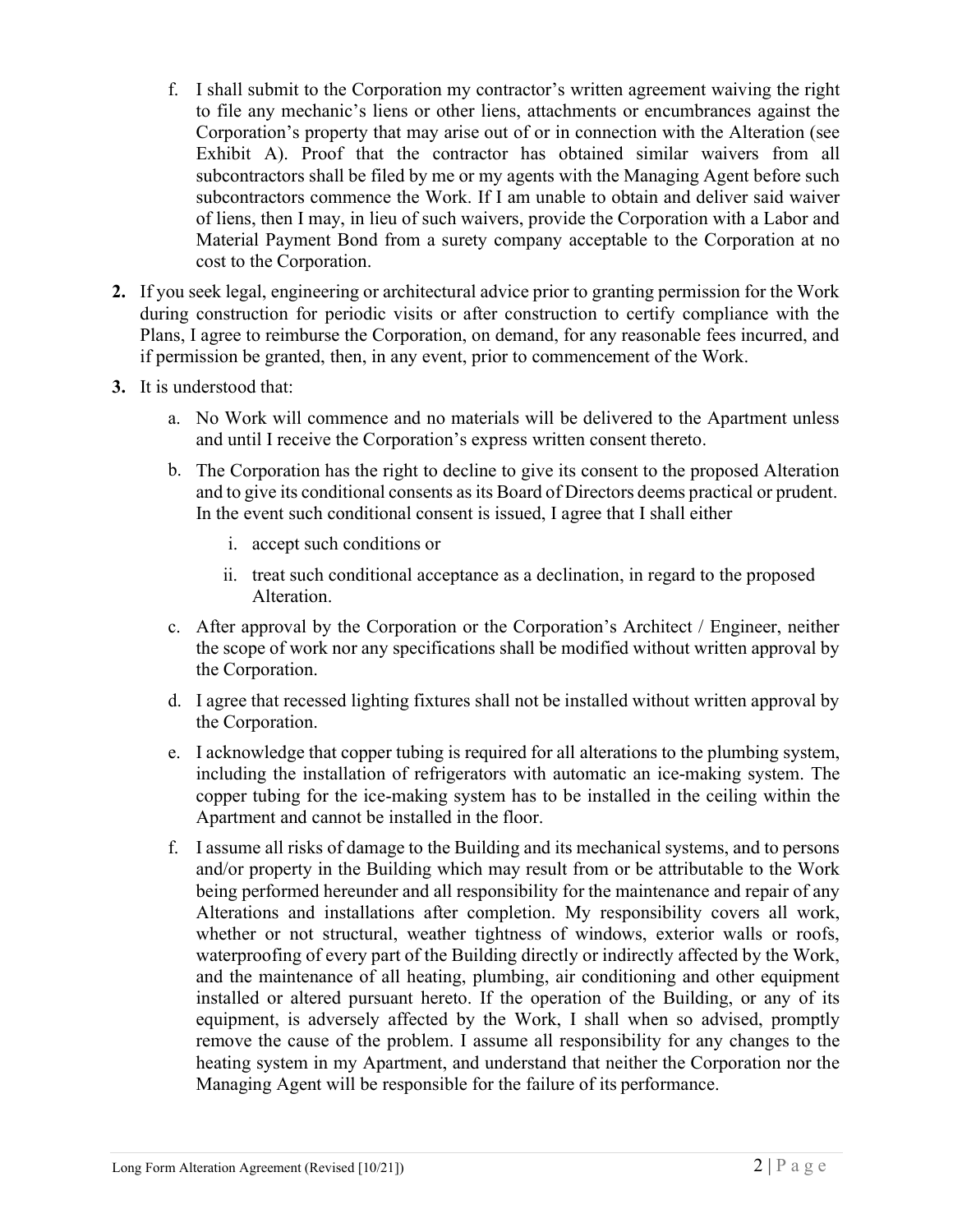- g. I recognize that there will be no change in the operation of the Building's heating system to facilitate the functioning of any heating units I may be installing.
- h. The Alterations and materials for the Work used shall be of the quality of highest quality in keeping with the general character of the Building.
- i. I hereby undertake to indemnify you, your Board of Directors, your Managing Agent and tenants or occupants of the Building for any damages suffered to person(s) or property as a result of the Work performed hereunder, whether or not caused by negligence, and to reimburse you and your Managing Agent for any expenses (including, without limitation, attorney's fees and disbursements) incurred as a result of such Work.
- j. I will grant, during the construction period, access to Building Management and Building's Superintendant all all times without any prior announcement.
- 4. All permitted Work shall be completed within one-hundred-five (105) days after governmental approval thereto has been granted or, if no such approval is required by law or regulation, then from the date hereof.
- 5. All permitted Work shall be completed within seventy-five (75) days after Managing Company approval is issued. All work must be completed within the time frame allowed; in the event of any delays Shareholder(s) will encounter a \$100.00 penalty per day.
- 6. No Work (including delivery of materials) shall be done, except between the hours of 8:30 AM and 5:00 PM, Saturdays, Sundays and holidays excluded, and any Work which can produce unusual noises, and which might be disturbing to Building occupants, shall not commence before 10:00 AM. In addition, I will schedule with the Building Superintendent prior to starting any Work that may affect other Building residents.
- 7. All precautions will be taken to prevent dirt and dust from permeating other parts of the Building during the progress of the Alteration. The hallway carpet or other floor covering on the floor of the renovation will be covered and protected each day during Work hours and will be removed at the end of each day. Materials and rubbish will be placed in barrels or bags before being taken out of the Apartment. All such barrels or bags, rubbish, rubble, discarded equipment, empty packing cartons and other material will be taken out of the Building and removed at my expense. I recognize that I must arrange with the Superintendent of the Building protect the elevator with padding and floor covering prior to any removal of rubbish related to the renovation. If the convenience of other tenants requires that the service elevators be operated on an "overtime" basis, I shall reimburse you for any wages or related expenses incurred in connection therewith.
- 8. I will bear the entire cost of the Alterations and installments and prior to the beginning of the Work, I will submit a \$1,000 deposit (see Exhibit B) to be used towards any and all damages done to the common areas of the property. I will pay all bills incurred in connection therewith, not later than thirty (30) days after completion of the Work. I represent that I have sufficient funds readily available necessary to complete and pay for the Alterations. If any mechanic's liens are filed for any Work claimed to have been done or materials alleged to have been supplied, I shall cause such liens to be discharged within ten (10) days after such filing. If I fail so to do, you may exercise any or all of your rights and remedies under this Agreement, at my cost and expense.
- 9. At the completion of the Work, I will deliver to you an amended Certificate of Occupancy and a certificate of the Board of Fire Underwriters, if either be required. In addition, I will submit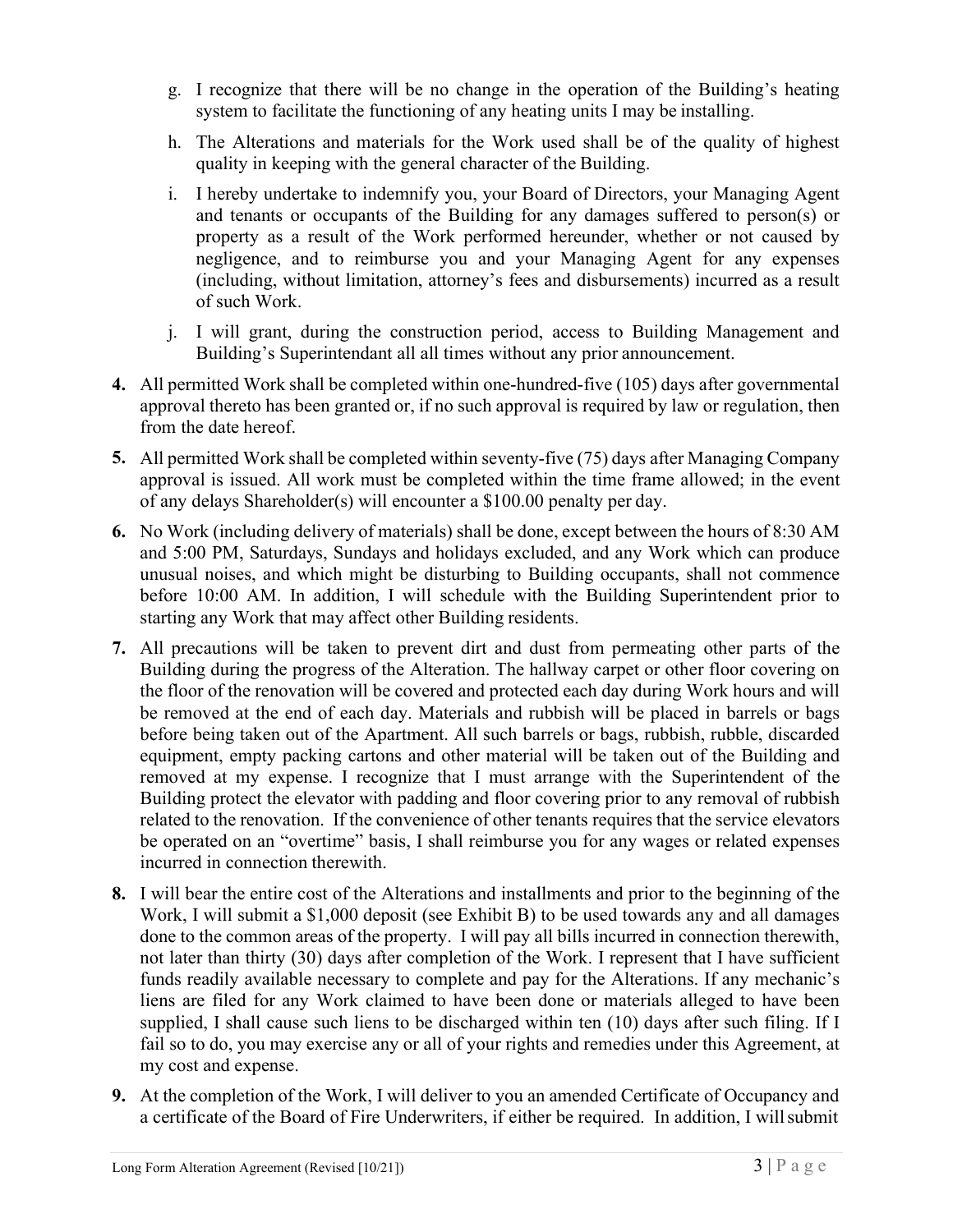a statement sealed and signed by a professional architect or engineer, registered in the State of New York, which certifies that the Work has been completed and that said Work conforms to the Plans as approved by you or your agents. Said statement shall also certify that all Work has been executed in and conforms to all applicable laws, ordinances and government regulations.

- 10. I recognize that by granting consent to the Work, you do not profess to express any opinion as to the design, feasibility or efficiency of the Work. I am responsible and will continue to remain responsible for the Work and any problem(s) arising there from and that such responsibility will survive the completion of the Work.
- 11. My failure to comply with any of the provisions hereof shall be deemed a breach of the provisions of the Proprietary Lease pursuant to which your consent has been granted, and, in additional to all other rights, you may also suspend all Work and prevent workmen from entering my Apartment for any purpose other than to remove their tools or equipment.
- 12. All names, addresses, telephone numbers, and NYC license numbers (if applicable) of all contractors and subcontractors must be furnished by me to the Managing Agent.
- 13. I assume all financial and legal responsibility to safely and properly remove any asbestos uncovered in the process of Alteration.
- 14. I assume all financial responsibility to replace any deteriorated or leaking piping exposed during the Alteration.

Kitchen and bathroom alterations – All branch piping and vents must be replaced back to the Building's risers at all new plumbing fixtures and appliances. Replacement of branch piping is to include providing new riser shutoff valves to be located in close proximity to the riser. A minimum of 3 elbow swings to allow for vertical expansion are required between the hot water riser T and shut-off valve. Provide dielectric unions with appropriate end connections for the pipe materials in which installed (screwed, soldered, or flanged) to isolate dissimilar metals. Provide isolation valves upstream of dielectric union. Check valves are to be provided on hot and cold water following the shutoff valves. All valves are to be made accessible for servicing. Branch piping is to be wrapped with durable, condensate controlling, insulating material and supported with non-reactive materials. A minimum clear distance of 2" is required between hot and cold water pipes and there must be no metal-to-metal contact between piping, conduits, BX, etc. water hammer arrester is to be provided at all sinks, lavatories and water closets.

Plumbing lines running in walls over dry areas below must be waterproofed by running the waterproofing membrane below the new wall construction and sealing all fasteners or other approved method. New stone saddles must be installed at all bathrooms.

If a modification to the gas branch line is proposed, note that this may only occur beyond the inlet valve. Modifications that require pressure testing of the Building riser are not allowed.

#### Floor refinishing and replacement

When refinishing wood floors, all stains including polyurethanes must be water based. Oil based products are not permitted. If the floors of the unit are to be replaced, a resilient floor underlayment has to be used under all hard flooring surfaces (soundproofing). Proposed underlayment has to be approved by the Corporation in writing – If the floors of the unit are replaced a resilient floor underlayment should be used under all hard flooring surfaces (soundproofing).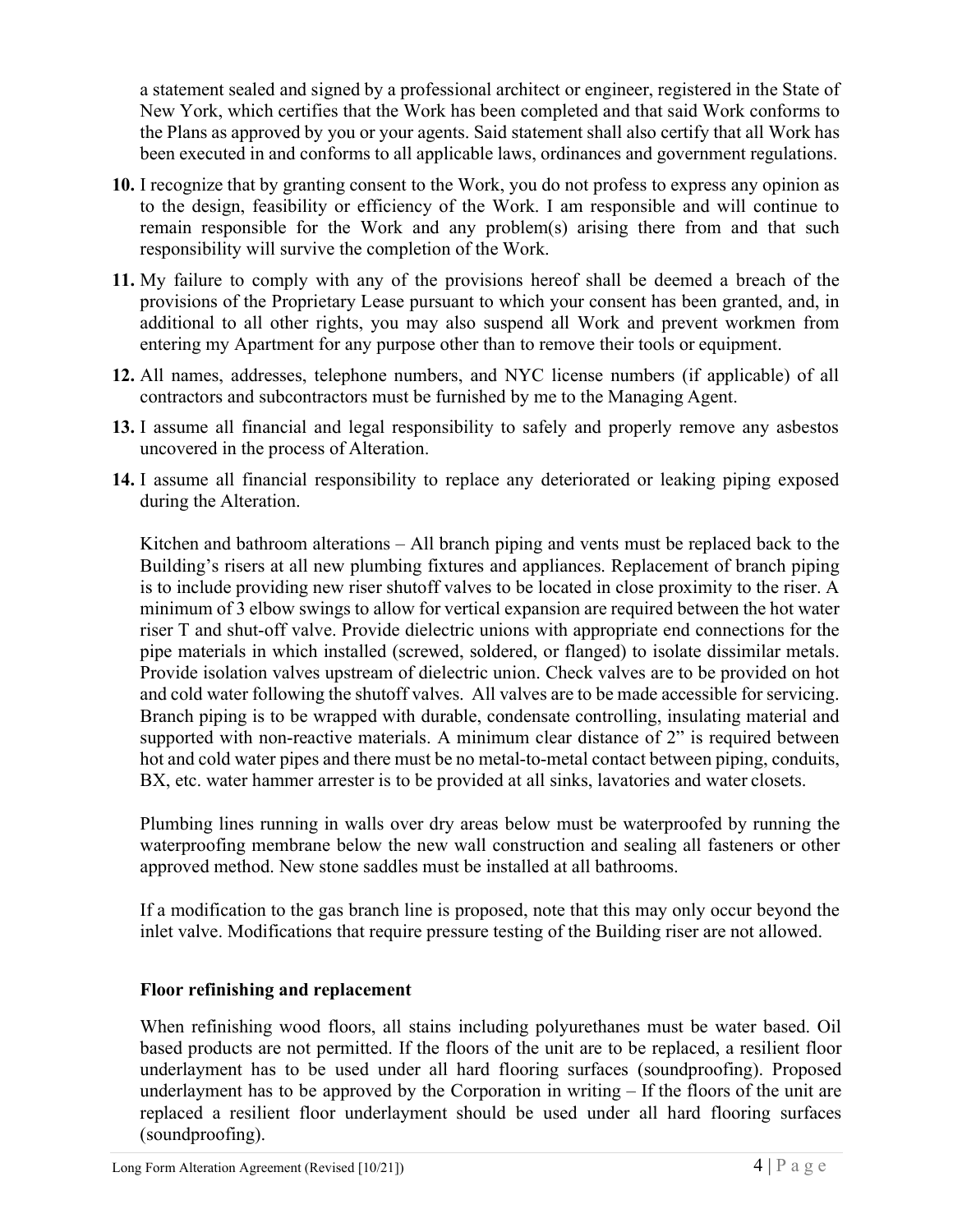– If the floors of the unit are replaced a resilient floor underlayment has to be used under all hard flooring surfaces (soundproofing). Proposed underlayment has to be approved by the Corporation in writing.

- 15. This agreement may not be changed orally. This Agreement shall be binding on you, the Corporation and the Corporation's personal agents, representative and authorized assigns.Prior to commencing the Work, I shall give at least five (5) days' written notice to the Corporation's Designated Architect / Engineer, the Superintendent of the Building and the Managing Agent of the date the Work shall commence and the estimated duration of the Work.
- 16. Any damage caused to the Apartment or other areas of the Building, including, but not limited to, the common structure, infrastructure, mechanical systems equipment, elevators, doors and finishes of the Building, caused by or resulting from the Work, shall be covered by the insurance coverage required of me or my contractors or subcontractors, as the case may be. However, the existence of such insurance shall not relieve me of any liability therefore. If the Managing Agent advises me of any damage, which in the Managing Agent's opinion, was caused by the Work, I shall promptly submit such claim to my insurance carrier and to my contractors or subcontractors for submission to their insurance carrier, as appropriate. I agree to use all reasonable efforts, and to cause the contractors and subcontractors likewise to use all reasonable efforts, to cause any insurance carrier insuring me or my contractors or subcontractors to expeditiously review and settle damage claims for which they are responsible. Nothing contained in this paragraph shall be deemed to relieve my obligation under this Agreement.
- 17. I hereby agree to indemnify and hold harmless the Corporation, the Corporation's agents and employees, the Managing Agent, and other shareholders and residents of the Building, their guests and invitees against any damages suffered to persons or property as a result of the Work. I shall reimburse the Corporation, the Corporation's Designated Engineer, Managing Agent, and other shareholders and residents of the Building for any losses, costs, fines, fees and expenses (including, without limitation, reasonable attorney's fees and disbursements) incurred as a result of the Work and/or the shareholders or any contractor's or consultant's failure to conform with this Agreement or any law or ordinance which may be incurred by the Corporation in the defense of any suit, action, claim or violation in connection with the Work or the abatement thereof.
- 18. All of my contractors and subcontractors shall employ only such laborers as shall not conflict with any of the trade unions employed in the Building or otherwise cause disharmony with any Building service union. The Contractor shall acknowledge this Agreement and agrees to, and shall cause all subcontractors to, abide by all of the rules and regulations of the Corporation.
- 19. I agree that all water, steam and gas valves will be readily accessible. If any portion of the Work should enclose such valves, contrary to the provisions of this Agreement, if requested by the Corporation's designated Engineer, such portion shall be uncovered at my expense for observation. Such enclosure shall be opened and replaced at my expense.
- 20. I will not allow the halls, sidewalks, courtyards, and other public areas to be used for the storage of Building materials or debris and agree that the floor of the back halls that will be used in connection with the Work will be covered with construction paper during the Work. If the Work mars or damages the halls, stairs or elevators, the Corporation may repair them at my expense. I will take or cause their contractors to take all precautions necessary to prevent damage to the carpeting and wallpaper in the Building's hallways, elevators (including the doors and appurtenances) and to other common areas during the progress of the Work. If I shall fail to promptly perform any repair, and the Corporation agrees to complete same, I shall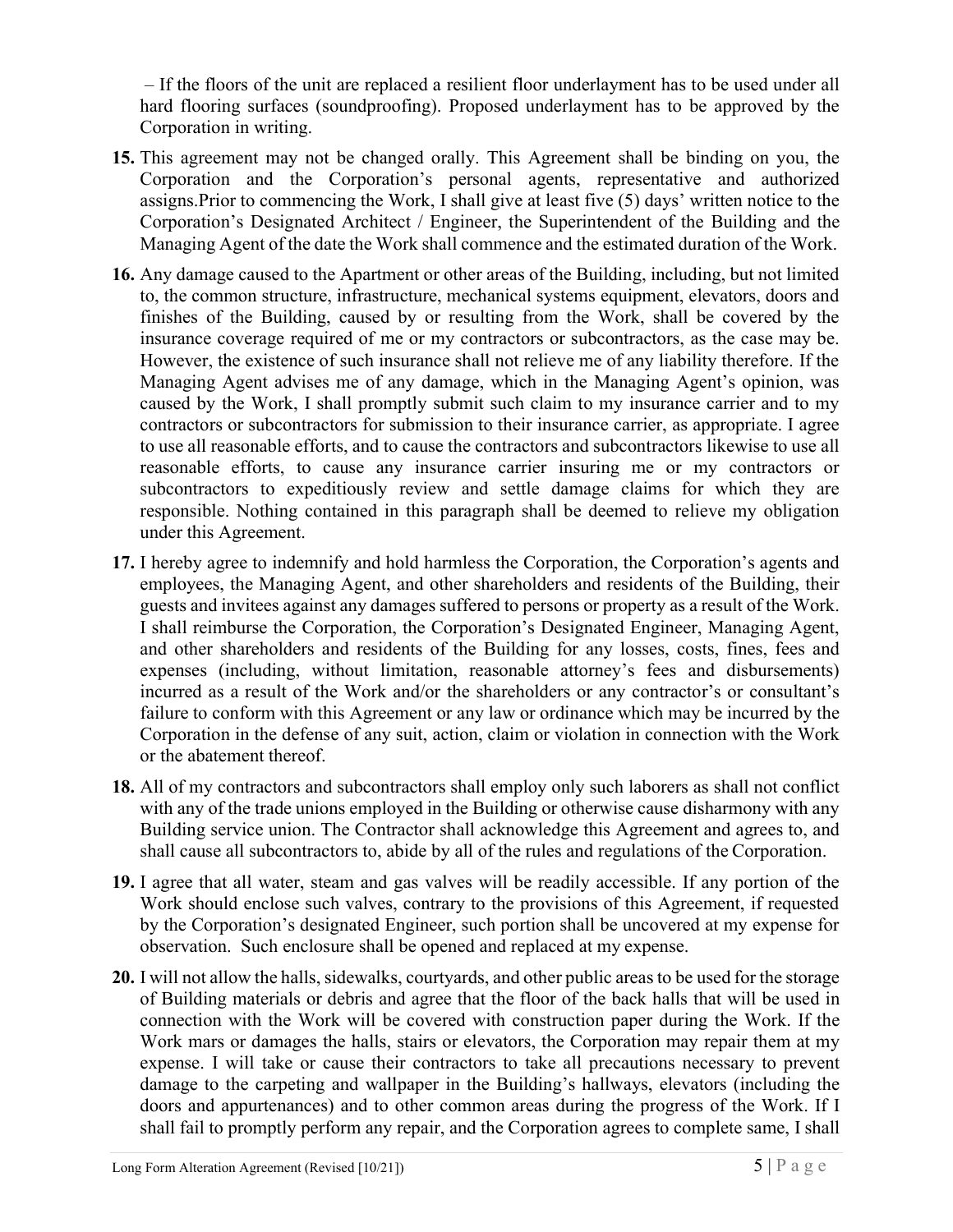promptly pay all reasonable bills for such repairs.

- 21. I agree that functioning fire extinguishers and smoke alarms will be maintained in the Apartment during the Work. I agree that the Work shall not block access to any fire exits in the Building. I shall have smoke detectors installed within 15 feet of every sleeping area onthe ceiling or wall pursuant to Local Law 62 of 1981 of the City of New York, and I shall install window guards if a child or children 10 years old or under lives or resides in the Apartment pursuant to Section 131.15 of the New York City Health Code.
- 22. In addition, I agree and acknowledge that:
	- a. The Federal Task Force on Lead-Based Paint Hazard Reduction has recommended certain maintenance practices, including
		- i. Limiting access to the work area to only workers
		- ii. Isolating the work area with polyethylene plastic or equivalent
		- iii. Protecting the workers
		- iv. Protecting my belongings by covering or removing them from the work area
		- v. Wetting the painted surfaces before disturbing the paint and
		- vi. Wetting the debris before sweeping.

The Task Force has indicated that certain removal practices are unsafe, including:

- i. Open flame burning
- ii. Power sanding or sandblasting (unless a special vacuum attachment is used to contain dust), and
- iii. Dry scraping more than a de minimis surface area (de minimis means an area of less than one square foot per room).

I hereby undertake and agree that I shall cause my contractors and/or workers to perform the Work consistently with the recommendations of the Task Force and shall, upon completion of the Work perform specialized cleaning of the Work area using methods designed to safely remove dust and debris which may contain lead.

- b. In the event the Apartment is occupied by a tenant and/or subtenant, I agree to comply with the New York City Childhood Lead Poisoning Prevention Act of 2003 (Local Law 1 of 2004). I agree that, in any instance where Work takes place when more than one hundred (100) square feet of painted surface will be affected or two (2) or more windows are to be replaced, I will file an application with the Department of Health at least ten (10) days prior to the commencement of the Work and must use a firm certified by EPA to perform the Work. At the end of any Work that disturbs paint presumed to contain lead, I will endeavor to have dust wipe tests performed by a trained independent third party and read by a laboratory and deliver such test results to the Corporation's managing agent.
- c. No more than sixty (60) days prior to beginning the Work, the contractor shall provide me with the Environmental Protection Agency (the "EPA") pamphlet entitled, Protecting Your Family From Lead in the Home, (the "Pamphlet"). If the Apartment is occupied by anybody other than me, the contractor shall provide the occupant with the Pamphlet. The contractor shall be responsible for obtaining my acknowledgement of receipt of the Pamphlet or a certificate of mailing evidencing same. I hereby acknowledge that the Corporation has no liability or obligation in connection with this notification requirement of the EPA.

In the event my contractor(s) and/or other professionals fail to comply with these requirements, I agree to indemnify the Corporation and Managing Agent, and hold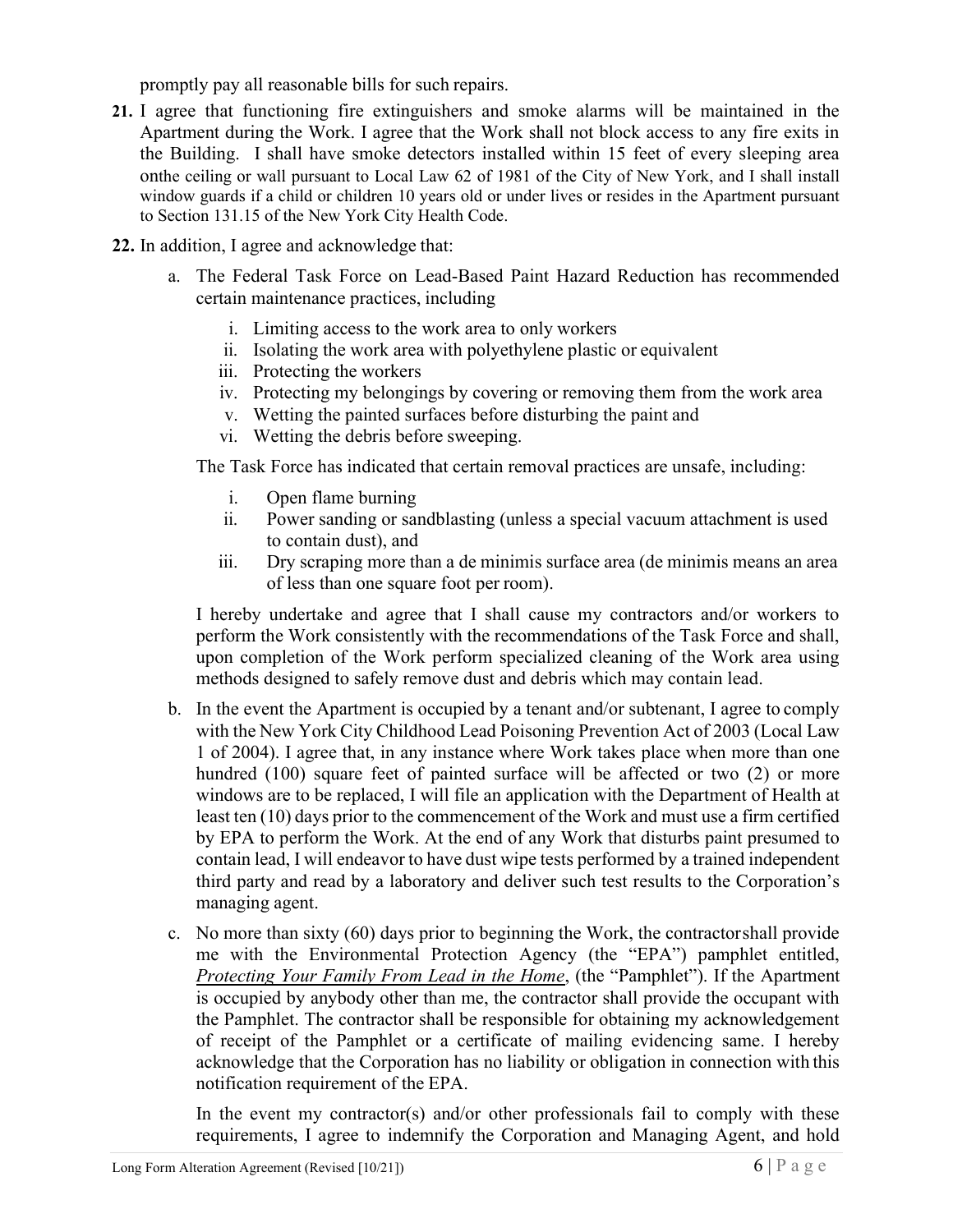them harmless from any liability thereof.

- 23. I shall not do or permit any act or thing to be done contrary to law, or which will invalidate or be in conflict with any provision of any liability, multi-peril casualty or other insurance policiescarried by me or for my benefit. I shall comply with all federal, state and local laws, rules and regulations pertaining to asbestos and other hazardous material, as the same have been or may be promulgated, supplemented or amended from time to time prior to and during the abatement work.
- 24. I expressly represent that:
	- a. I release the Corporation, the Managing Agent, the Corporation's agents and employees from any liability for damage to the portions of the Apartment affected by the Work which may occur in the performance of Building maintenance repairs. Notwithstanding anything to the contrary contained in the Proprietary Lease, I accept sole responsibility for the Work and costs in connection with the maintenance, repair, restoration or replacement of any portions of the Apartment affected by the Work, and acknowledge that such responsibility shall pass to my successor-in-interest in the Apartment.
	- b. I, on my own behalf or on the behalf of my successor-in-interest,
		- i. Shall advise each subsequent contract-vendee of my interest in the Corporation of the Work undertaken by my interest and the Purchaser's obligations under this Agreement;
		- ii. Shall provide copies of the Plans and this Agreement to the contract-vendee;
		- iii. Shall waive any claim or cause of action against the Corporation, its Board of Directors or the Managing Agent, for advising a potential purchaser of the obligations of the owner of the Apartment under this Agreement, and
		- iv. Have the Assumption of Alteration Agreement, in substantially the same form annexed as Exhibit D, executed by any successor-in-interest.

Very truly yours,

Shareholder Shareholder

Permission Granted:

 $\square$  See attached conditions (check box if applicable or delete if inapplicable)

By:

Name:

Title: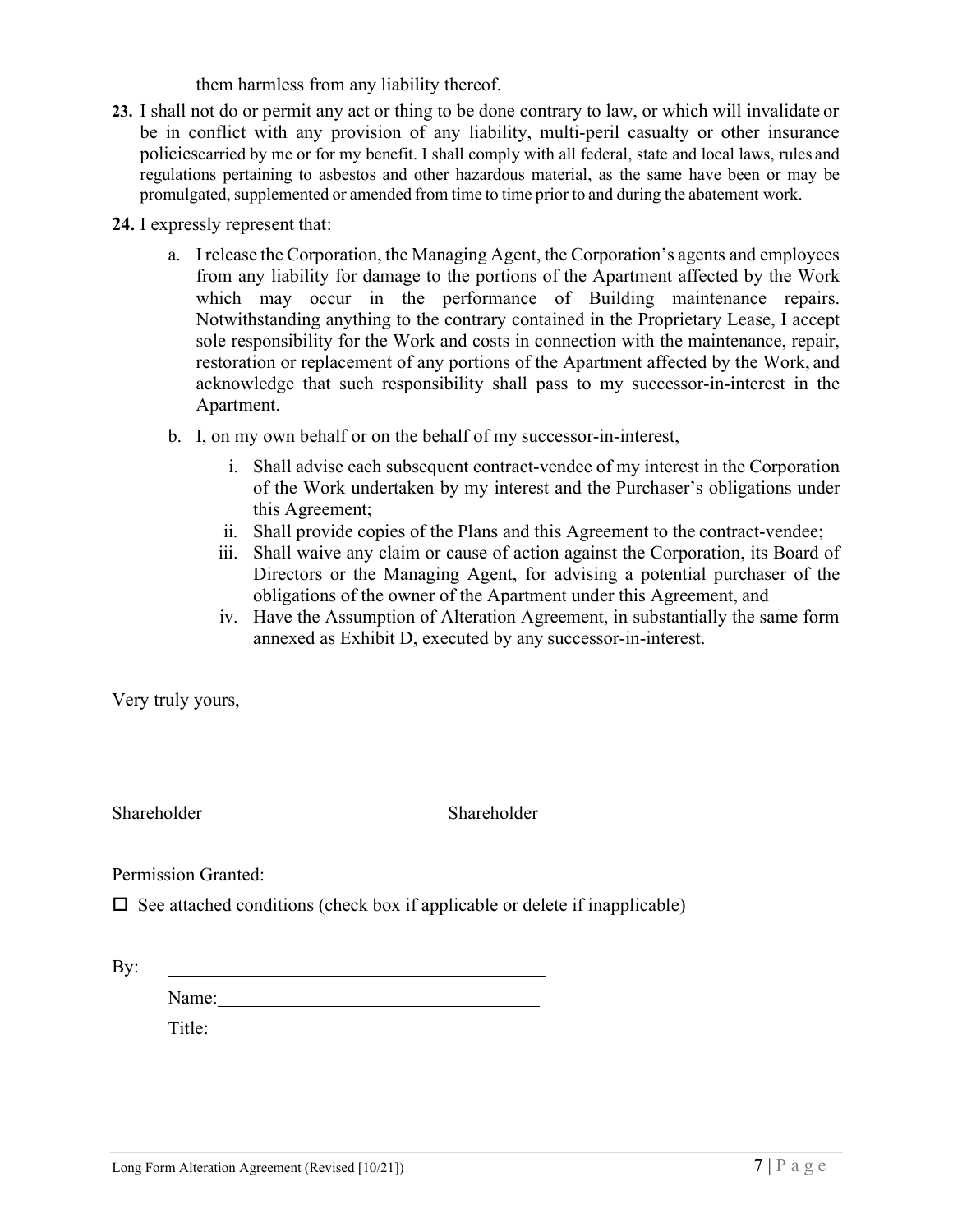# EXHIBIT A

### Lien Waiver

| The undersigned,                                                                                                                                                                                                               | representing          |
|--------------------------------------------------------------------------------------------------------------------------------------------------------------------------------------------------------------------------------|-----------------------|
| agrees that we shall hold the Co-Op Corporation of                                                                                                                                                                             |                       |
| (company name)                                                                                                                                                                                                                 |                       |
| free and harmless of and from any claims and demands                                                                                                                                                                           |                       |
| (premises)                                                                                                                                                                                                                     |                       |
| in connection with renovations taking place in Apartment Number 2014. We further                                                                                                                                               |                       |
| agree that no mechanic's lien or other legal action will take place against the Co-                                                                                                                                            |                       |
| Op Corporation.                                                                                                                                                                                                                |                       |
|                                                                                                                                                                                                                                |                       |
| We are employed by the same state of the same state of the same state of the same state of the same state of the same state of the same state of the same state of the same state of the same state of the same state of the s | and hold him/her/them |
| personally and wholly responsible for full payment of the cost of all work done in                                                                                                                                             |                       |
| the apartment and for materials furnished thereof.                                                                                                                                                                             |                       |
|                                                                                                                                                                                                                                |                       |

Vendor Signature Date

Shareholder Signature Date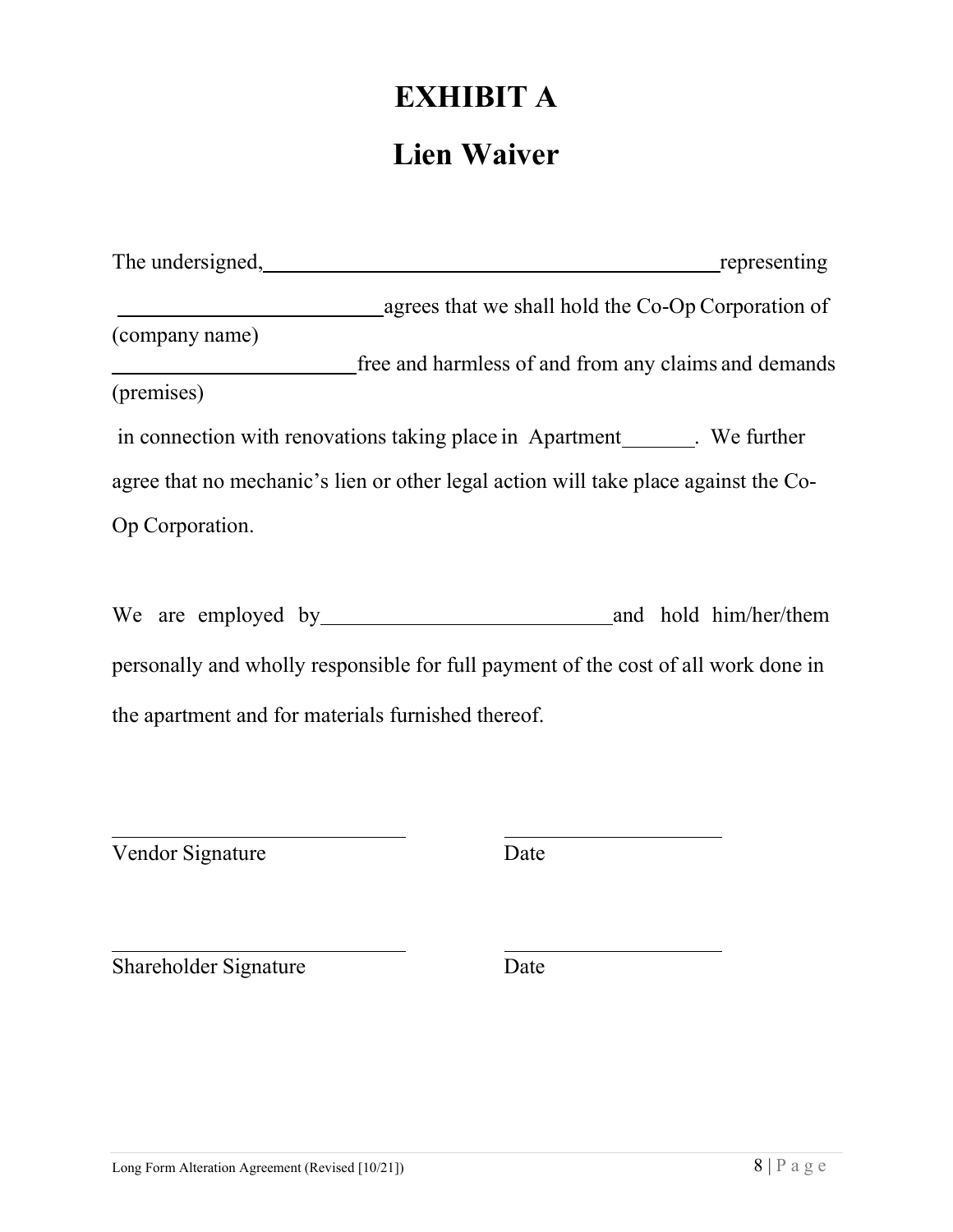## EXHIBIT B Renovation Deposit

A renovation deposit in the amount of \$1,000.00 (one thousand dollars) is to be submitted with your application. The same will be returned to you after the work is completed and inspected.

Give approximate time period of work:

Commencement Date:

Completion Date:

Please note that should your proposed alterations be extensive, the Corporation's engineer will review plans at the cost of the shareholder.

Name Date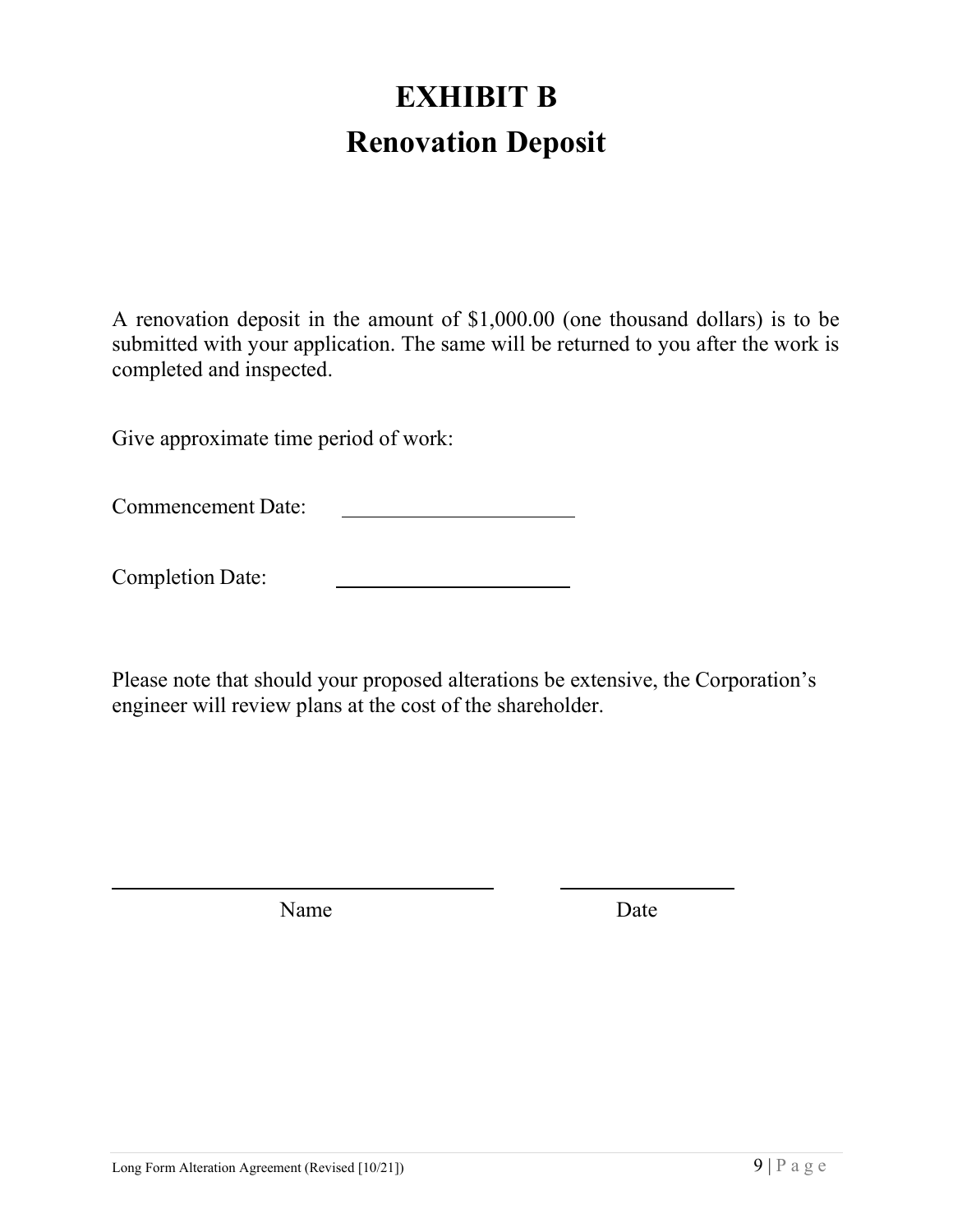### EXHIBIT C

#### ADDENDUM TO CONTRACT BETWEEN OWNER AND CONTRACTOR RESPECTING ADDITIONAL INSURANCE COVERAGE AND HOLD-HARMLESS

- 1. For each job undertaken by the contractor for the owner, whether under an oral or written contract, the Contractor shall provide Commercial General Liability insurance to the Owner and other as specified below. Such coverage shall be in place at all times during the performance of the Work, and shall have the following minimum terms:
	- a. Coverage must be provided on the latest version of ISO form CG 00 01 or its equivalent.
	- b. Additional Insured status shall be granted by use of the latest version of ISO endorsement CG 20 26. The endorsement shall name the following as additional insured ("Additional Insureds"):
		- i. Berkowners Inc.
		- ii. Officers, Directors and Employees of the Berkowners Inc.
		- iii. Shareholder / Owner / Tenant
		- iv. Managing Agent
	- c. The coverage afforded to the Additional Insureds must be at least equal to \$1,000,000 (one million dollars) per occurrence, \$2,000,000 (two million dollars) aggregate.
	- d. The coverage afforded to the Additional Insureds shall be written on a primary basis, and shall not require or contemplate contribution by any other policy or policies obtained by, or available to, any Additional Insured; any other such coverage shall be excess over the coverage to be provided by Contractor.
	- e. Umbrella Excess Liability, at least following form of underlying Commercial General Liability policies, with limits of \$1,000,000 (one million dollars) per occurrence, \$2,000,000 (two million dollars) aggregate. No aggregate shall apply to any coverage that is not subject to an aggregate in the underlying policy.
	- f. Automobile Liability, covering any liabilities of Contractor(s), Subcontractor(s) and Owner with respect to the ownership, maintenance, or use of any auto used in connection with the performance of the Work, on a form equal to the latest version of ISO Form CA 00 0s with a limit at least equal to \$1,000,000 (one million dollars) per occurrence.
	- g. All other insurance required by law or that Owner may reasonably request.
- 2. In addition to providing the coverage to the Owner and others under Paragraph 1, the Commercial General Liability policy shall provide coverage to the Contractor for the holdharmless agreement that is part of this Contract (Paragraph 7).
- 3. All policies shall be written with insurance companies licensed and admitted to do business by the State of New York and rated by A.M. Best Company at least A minus (A-) (policyholders rating) and IX (financial rating).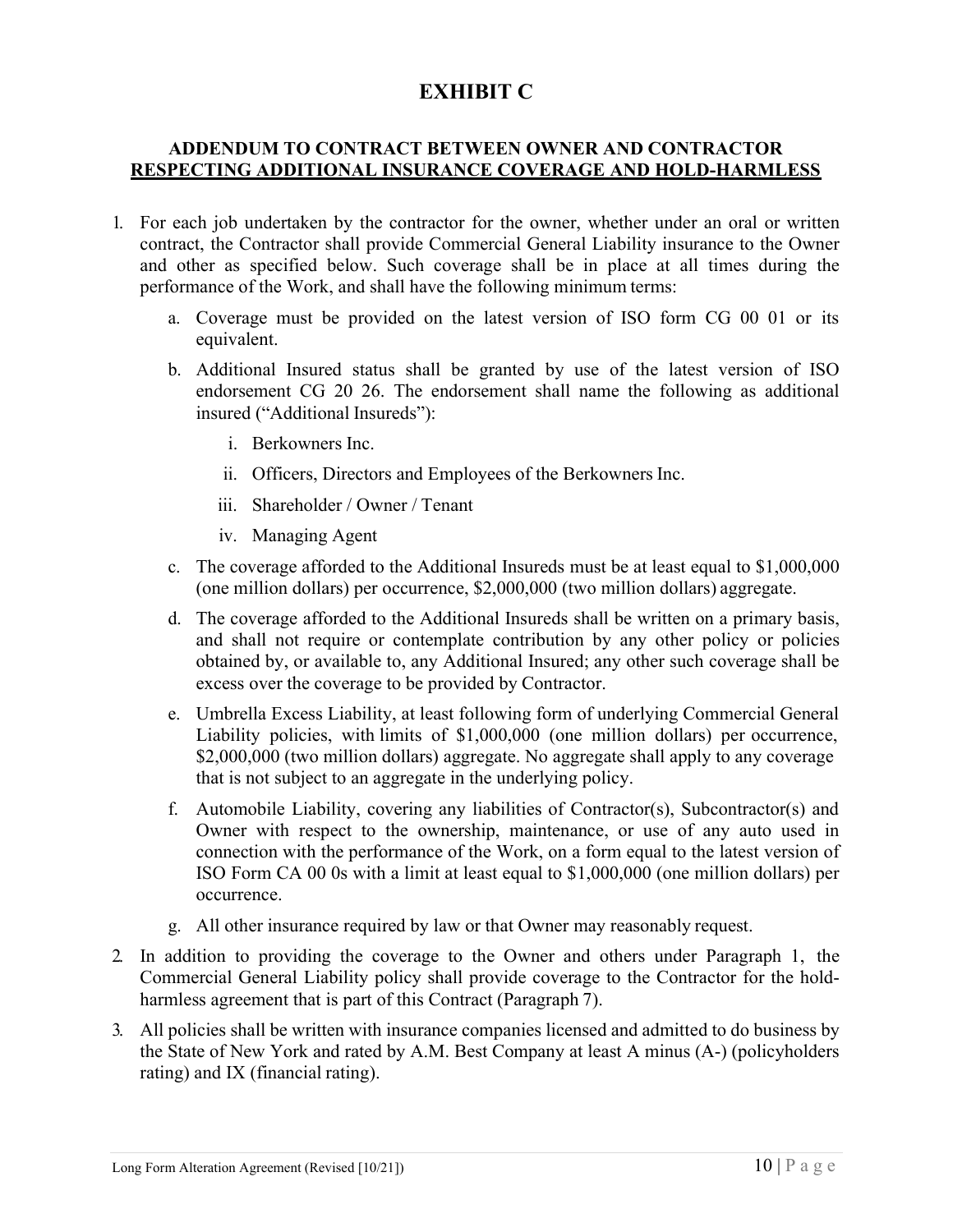- 4. All policies shall be endorsed to require at least 30 days advance notice, certified mail, to the Owner, attention of the Managing Agent, of cancellation, non-renewal, or reduction in coverage.
- 5. As soon as possible before the work begins on each job performed for the Owner by the Contractor, but at least thirty days (30) before commencement of the Work, the following must be submitted to Owner and Managing Agent with respect to each policy identified in Paragraph 1 hereof.
	- a. A COPY OF THE POLICY (not a Certificate of Insurance);
	- b. A STATEMENT BY THE INSURER OR ITS AGENT (not by the contractor's broker) on the letterhead of such insurer or agent, attesting to the following:
		- i. That this Addendum has been presented to the signatory for review and evaluation, and that the signatory has made certain that the policy conforms to the obligations assumed by the Contractor in this Addendum;
		- ii. That the signatory has been informed off the expected duration of the Work (and the signatory is to set forth the length of that period in his statement);
		- iii. That the signatory has the authorization extended by the insurer to endorse the policy;
		- iv. That the signatory has endorsed the policy to afford the coverage set out in Paragraph 1 of this Addendum;
		- v. That this policy has been pre-paid for a period of time sufficient to expect that it will remain in force during the expected duration for the performance of the work; and
		- vi. That, if the policy is, by its own terms, to expire prior to the expected duration of the Work, the Additional Insures have the right to pay for the extension of coverage for their job until after the Work is completed.
- 6. The Contractor will also have in place the following coverages for its own benefit, which shall be in place at all times during the performance of the Work, and with the following minimum terms:
	- a. Workers' Compensation and Employers' Liability coverage as required by law.
	- b. New York State Disability Benefits Law Coverage as required by law.

### HOLD HARMLESS

7. To the fullest extent permitted by law, the Contractor shall indemnify and hold harmless the Berkowners Inc., its Officers, Directors and employees, Shareholder/Resident, Managing Agent, the Architect, Architect's consultants, and agents and employees of any of them from and against claims, damages, losses and expenses, including but not limited to attorneys' fees, arising out of or resulting from the performance of the Work, provided that such claim, damage, loss or expense is attributable to bodily injury, sickness, disease or death, or to injury to or destruction of tangible property (other than the Work itself) including loss of use resulting there from, but only to the extent caused in whole or in part by negligent acts or omissions of the Contractor, a Subcontractor, anyone directly or indirectly employed by them or anyone for whose acts they may be liable, regardless of whether or not such claim, damage, loss or expense is caused in part by a party indemnified hereunder. Such obligation shall not be construed to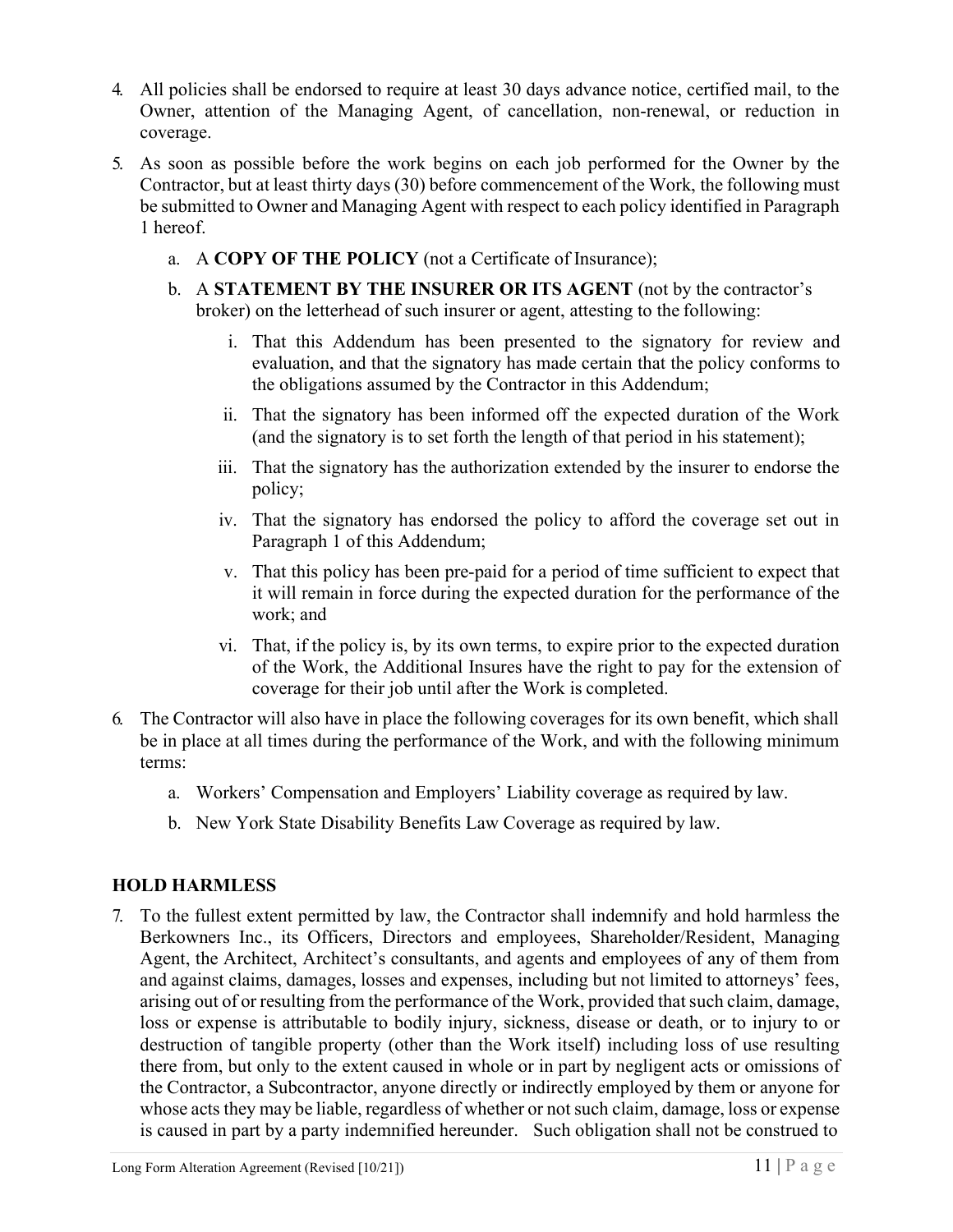negate, abridge, or reduce other rights or obligations of indemnity which would otherwise exist as to a part or person described in this Paragraph.

General Conditions

- 1. It is agreed by the Owner and Contractor that this Addendum is a part of the Contract for all Work to be performed by the Contractor for the Owner, and that the obligations of the Contractor to the Owner under this Addendum shall survive the completion of the performance by the Contractor of the Work performed by the Contractor for the Owner in connection with the performance of each job.
- 2. The Contractor agrees that failure of Owner to enforce any of the terms of the Addendum shall not waive the responsibility of the Contractor to comply with these conditions and requirements.
- 3. If any part of the Work is sub-contracted, each of the sub-contractors (including subcontractors of a subcontractor, etc.) shall contract to comply fully in the same manner as the Contractor, and each such subcontractor (including subcontractors of a subcontractor, etc.) shall contract in writing to provide the insurance coverages specified in this Addendum, and subject to the same terms and conditions (including notice of cancellation, non-renewal, or reduction in coverage) as are agreed to in this Addendum.
- 4. The obligations set out in this Addendum shall be in addition to all other obligations assumed by Contractor to Owner; shall not be construed to negate, diminish or otherwise reduce any other rights of Owner,; and all liability for breach of performance shall survive the termination of this contract and the approval by Owner of the completion of the Work. Among other obligations, Contractor shall take all necessary precautions to prevent injury to persons or property during the progress of such work; and the maintenance of public liability insurance and the agreement to hold harmless shall not discharge this obligation.
- 5. This Addendum shall be interpreted under the laws of the State of New York; and to the maximum extent feasible, shall be construed so as to conform and comply with such law. If any portion of this Addendum is judicially held invalid, the remainder shall survive such declaration and be valid and enforceable.

THE ABOVE IS AGREED:

Shareholder Signature Date

Print Shareholder Name

Contractor Signature Date

Print Contractor Name